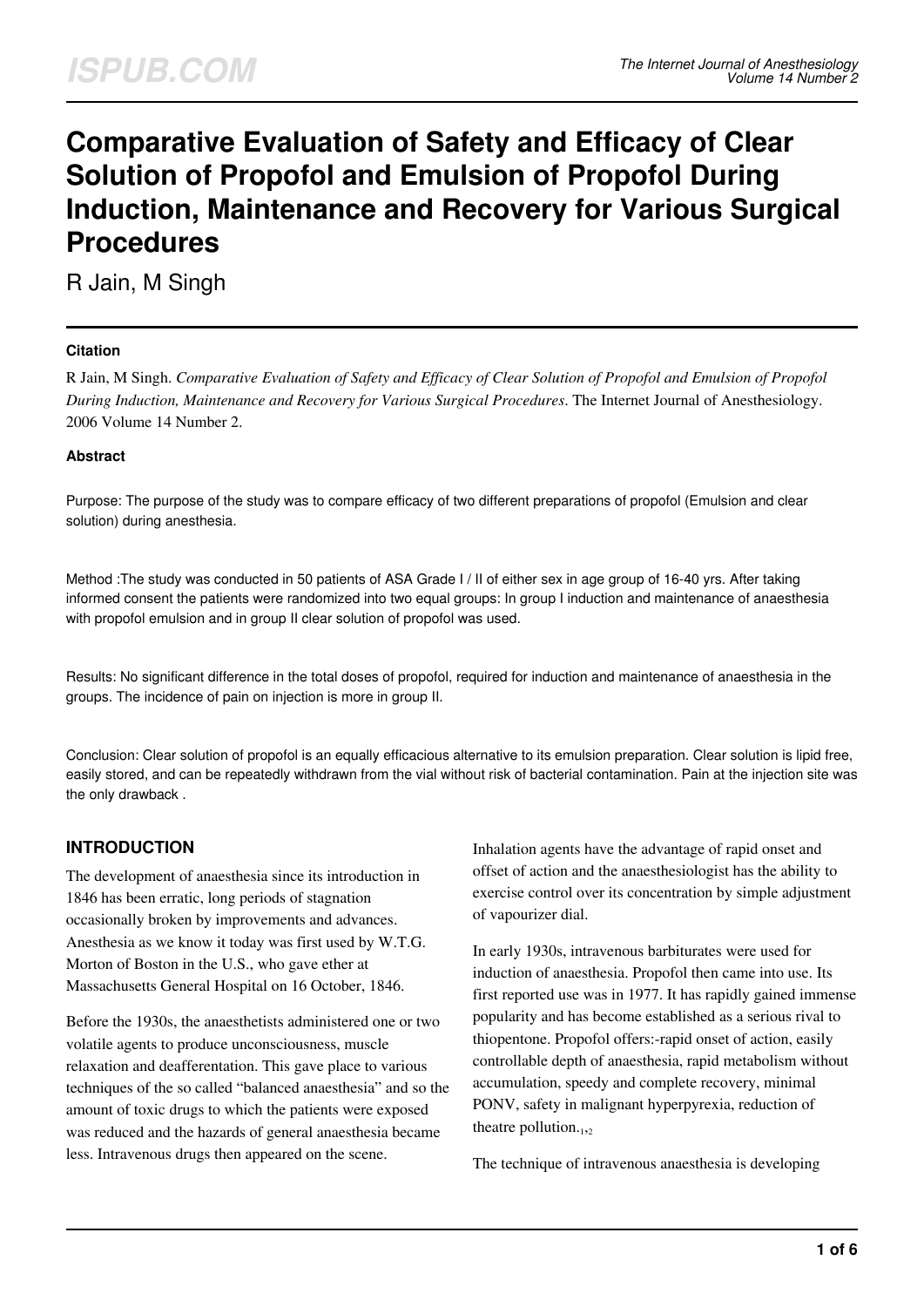continuously and has reached a stage where anaesthesiologist are enthusiastically using intravenous anaesthetics both for induction and maintenance of anaesthesia and thus maintaining the "triad of anaesthesia" i.e. amnesia, analgesia and muscle relaxation by total intravenous drugs, short-acting opioids and muscle

Although, Propofol has many pharmacokinetic advantages over other induction agents (Thiopentone, Ketamine), its emulsion base has certain drawbacks like lipid overload, bacterial contamination, increased risk of postoperative infections, increased risk of external contamination on repeated withdrawal from the vial.<sub>3,4</sub>

An agent with the advantages of propofol but without the drawbacks has long been awaited. Recently, a clear solution of Propofol has been introduced. Advantages of clear solution of Propofol: Stable at room temperature, withdrawn from vial repeatedly, non toxic and safe for i.v. administration, equipotent to emulsion preparation ,no lipid overload and free of soyabean and egg lecithin, no risk of postoperative infections, no risk of external contamination, economical as it can be dispensed again and again.

The clear solution of propofol is presently in Phase III trials. We compared the clear solution and the emulsion with regards to their efficacy.

# **METHODS**

The study was conducted in 50 patients of ASA Grade I and II of either sex in the age group of 16-40 yrs .All patients scheduled for the various surgical procedures underwent thorough pre-anaesthetic check up and investigations to rule out any systemic involvement other than those indicated for surgical procedure. After taking informed consent, the patients were allocated randomly into two equal groups:

Group I- induction of anaesthesia with intravenous propofol emulsion 2-2.5 mg/kg, i.v. fentanyl 1.5 mcg/kg and i.v Vecuronium 0.08-0.1 mg/kg for facilitation of intubation.

Group II-patients of Gp II induced with i.v. clear solution of propofol 2-2.5 mg/kg, i.v. fentanyl l-1.5 mcg/kg and i.v. vecuronium 0.08-0.1 mg/kg for facilitation of intubation.

In Group I patients, infusion of emulsion of propofol 1% (10 mg/cc in 50 cc syringe), fentanyl (2 mcg/cc in 50 cc) were prepared and fitted in two separate infusion pumps and connected with extension lines.

In Group II patients infusion of clear solution of propofol 1% (10 mg/cc in 50 cc syringe), fentanyl (2 mcg/cc in 50 cc syringe) were prepared and fitted in two separate infusion pumps and connected with extension lines.

# **IN BOTH THE GROUPS**

After overnight fasting, the patients were shifted inside premedication room. After assessment of baseline haemodynamic parameters, patients were premedicated with intra-muscular Glycopyrrolate 0.2 mg 30 minutes before surgery.

After shifting inside the operation theatre, intravenous line with 18 gauge cannula were established in upper limbs. The multi channel H-P monitor was installed for pulse, blood pressure heart rate, ECG, and  $SpO<sub>2</sub>$  monitoring.

The baseline haemodynamic parameters were recorded. After pre-oxygenation for 5 min, all patients were induced with i.v. propofol (Group I- emulsion of propofol, Group IIclear solution of propofol) 2-2.5 mg/kg (till loss of eyelash reflex), fentanyl 1.5 mcg/kg and endotracheal intubation was facilitated by i.v. vecuronium 0.08-0.1 mg/kg and IPPV was started. After induction, all the patients were given loading doses of propofol 1 mg/kg IV and IV vecuronium 0.1 mg/kg.

Groups I patients (Using emulsion of propofol for induction and maintenance) anaesthetic triad was maintained by continuous infusion of emulsion of propofol @ 6 mg/kg/hr, N2O:  $O2$ : : 50 : 50, continuous infusion of fentanyl 1 mcg/kg/hr for analgesia and for muscle relaxation i.v. vecuronium as bolus as per requirement assessed by the above mentioned criteria of haemodynamic variability, PSRT score and clinical sign of adequate muscle relaxationWhile in group II patients clear solution of propofol was used for induction and maintenance.

The rate of infusion was titrated both according to the individual patient's requirements and varying levels of surgical stimulations.

Throughout the intra operative period boluses were also kept ready for both the groups to meet any abrupt increase in surgical stimulation that is skin incision, peritoneal traction, bowel and visceral handling etc which cannot be managed just by increasing the rates of infusions.

In both the groups ventilation was controlled to keep the ETCO2 between 35-40 mm Hg and SpO2 between 95-100%. The sequence of terminating infusions or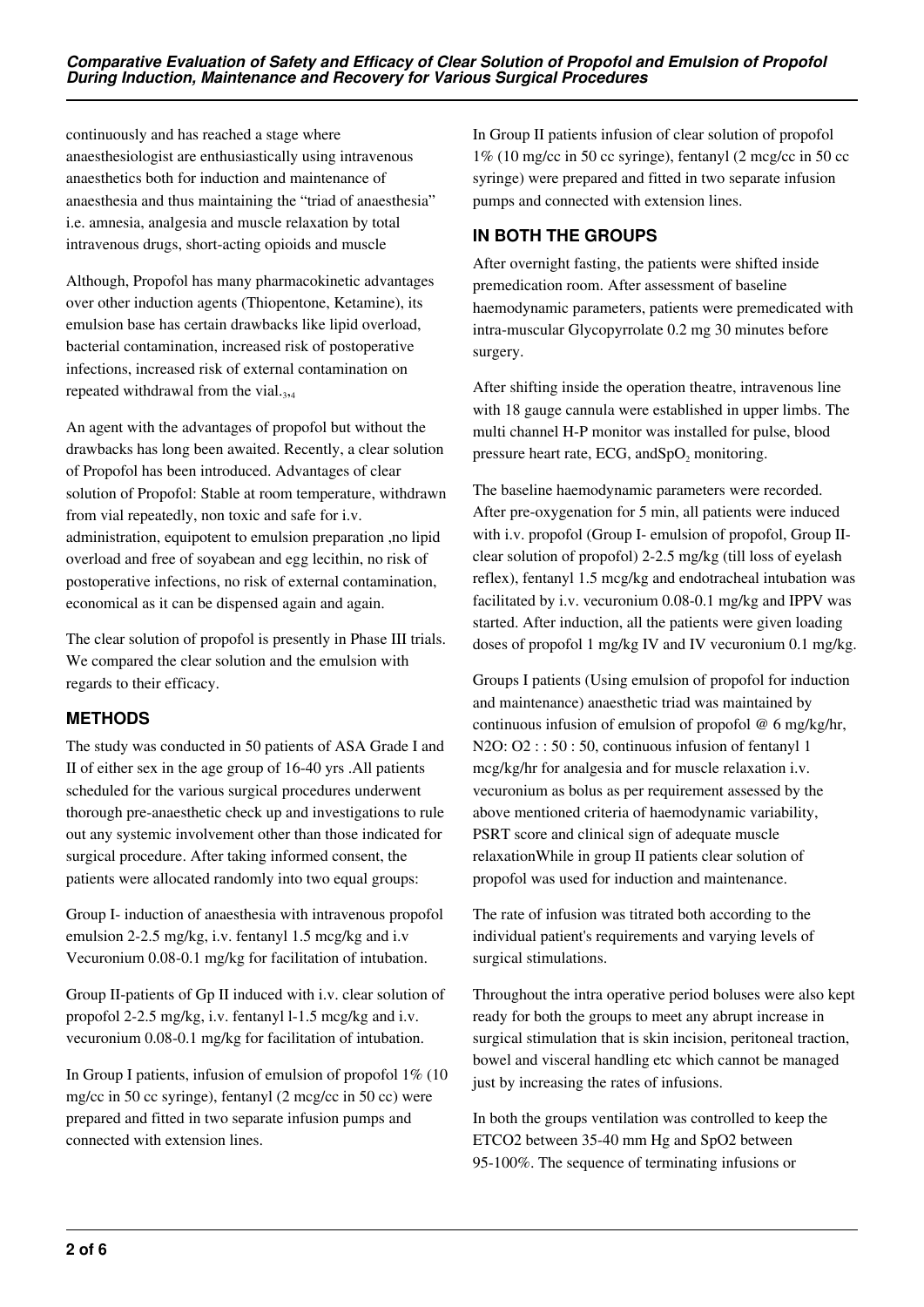switching of infusion pumps in both the groups was according to the "Context sensitive half life" of individual drugs .The infusion of fentanyl was stopped 15-20 min , before and propofol 5-10 min before the end of surgery .

At the end of surgery, the residual neuromuscular paralysis was reversed by glycopyrrolate 10 mcg/kg i.v. and neostigmine 0.05 mg/kg i.v. in all patients. Patients were extubated on table. Emergence and recovery from anaesthesia and recovery score were assessed.

# **STATISTICAL ANALYSIS**

The results were analyzed using the t-test to find out if the differences observed between the two groups were statistically significant.

# **RESULTS**

The study was conducted in 50 patients of ASA Grade I and II of either sex in the age group of 16-40 yrs .All patients scheduled for the various surgical procedures underwent thorough pre-anaesthetic check up and investigations to rule out any systemic involvement other than those indicated for surgical procedure. After taking informed consent, the patients were allocated randomly into two equal groups. We recorded the following observations from our study -

With Propofol emulsion (group I) the average induction time was 68.14±1.26 sec, the average dose was 2.5±0.23 mg/kg. 86% patients had Grade I and 14% had grade II quality of induction as shown in tables 3, 4, 5. The induction dose in our study was given over 20 seconds.

In group II the average induction time was  $72.21 \pm 1.21$  sec. the average dose of induction was 2.245±0.23mg/kg. 88% pts had Grade I and 12% had grade II induction.

During recovery, the average time of eye opening in group I was  $9.68 \pm 1.38$  min and that of group II was  $10.48 \pm 1.36$  min in our study as shown in table 4.

Average time at which patients get oriented was as follows-Group I-19.1± 1.91min, Group II- 18.6±2.91sec in our study as shown in table 4. The average time at which patients are able to sit independently was- Group I -32.3± 2.31min, Group II–  $30.1\pm2.32$  min in our study as shown in table 4.

Both the drugs were found to have comparable profiles with regards the parameters studied. There was no significant difference of the total doses of propofol, fentanyl and vecuronium required for the maintenance of anaesthesia in

both the groups. The incidence of pain on injection is more in group II patients. The intraoperative haemodynamic e.g. systolic blood pressure and pulse were monitored every 5 min. after induction till the end of surgery. There was no significant difference in both the groups regarding intraoperative haemodynamics as shown in table 6.

Incidence of moderate pain on injection of Propofol emulsion was found to be 62% and in 38% of patients pain was mild .

## **Figure 1**

Table 1: Age Distribution

| S. No.           | Age Group<br>(yrs) | No. of Patients |                | Percentage |               |
|------------------|--------------------|-----------------|----------------|------------|---------------|
|                  |                    | Group I         | $Group$ $\Pi$  | Group I    | $Group$ $\Pi$ |
| 1                | 16-20              | $\overline{2}$  |                | 8          | 4             |
| $\overline{2}$   | $21 - 25$          | 4               | $\overline{2}$ | 16         | 8             |
| $\overline{3}$ . | $26 - 30$          | 3               | 4              | 12         | 16            |
| 4.               | $31 - 35$          | 14              | 15             | 56         | 60            |
| 5.               | 36-40              | $\overline{2}$  | 3              | 8          | 12            |

The table shows the age distribution in both the groups. Majority of patients in both the groups were in the age group of 31-35 years.

## **Figure 2**

Table 2:Sex Distribution

| Sex    | Group I<br>No. (%) | Group II<br>No. (%) |  |
|--------|--------------------|---------------------|--|
| Male   | 14 (56)            | 15(60)              |  |
| Female | 11(44)             | 10(40)              |  |

The table shows the sex distribution with male predominance in both the groups.

#### **Figure 3**

Table 3: Haemodynamics

|                          | Group I<br>$(Mean + SD)$ |                       | $Group$ $\Pi$<br>$(Mean + SD)$ |                                |
|--------------------------|--------------------------|-----------------------|--------------------------------|--------------------------------|
|                          | Pulse<br>$(\min)$        | Systolic BP<br>(mmHg) | Pulse<br>$(\min)$              | Systolic BP<br>$(\text{mmHg})$ |
| Baseline                 | $84 + 3$                 | $122 + 8$             | $82 + 4$                       | $118 + 4$                      |
| Just after<br>intubation | $90 + 6$                 | $106 + 5$             | $91 + 5$                       | $104 + 4$                      |
| 15 min                   | $86 + 4$                 | $103 + 3$             | $80 + 4$                       | $99 + 5$                       |
| $30 \text{ min}$         | $92 + 3$                 | $96 + 4$              | $76 + 3$                       | $100 + 3$                      |
| $45 \,\mathrm{min}$      | $82 + 3$                 | $98 + 3$              | $74 + 4$                       | $95 + 3$                       |
| $60 \text{ min}$         | $84 + 5$                 | $95 + 5$              | $76 + 4$                       | $92 + 2$                       |
| $120 \text{ min}$        | $82 + 3$                 | $97 + 3$              | $78 + 4$                       | $97 + 3$                       |
| $180 \text{ min}$        | $79 + 4$                 | $100 + 2$             | $72 + 3$                       | $103 + 4$                      |
| $210 \,\mathrm{min}$     | $88 + 6$                 | $100 + 4$             | $74 + 4$                       | $98 + 3$                       |

 $(p<0.05$  is significant

The table shows the stable haemodynamics in the intraoperative period in both the groups.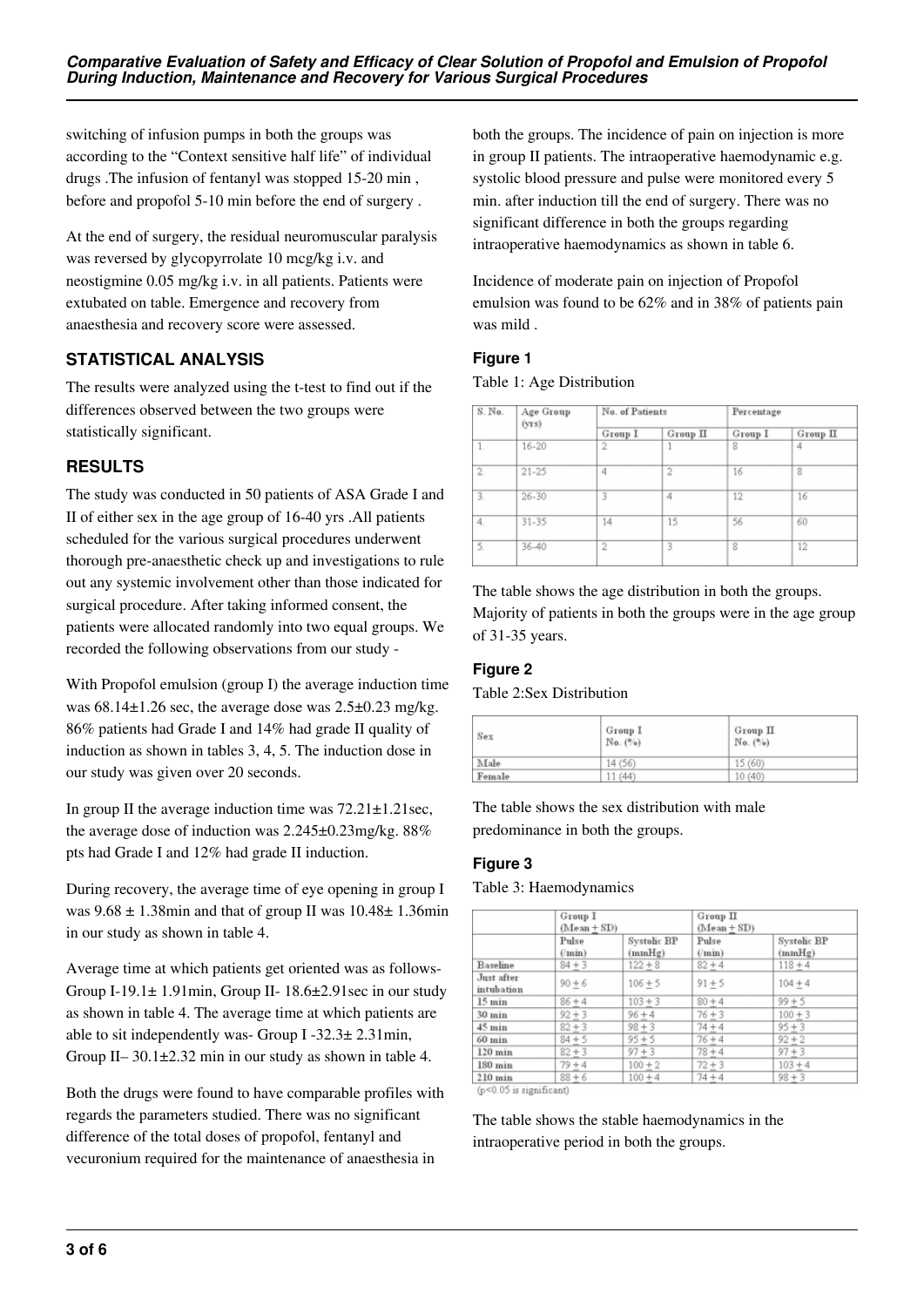#### **Figure 4**

Table 4: Adverse Reactions

| Events            | Group I | $Group$ $\Pi$ |
|-------------------|---------|---------------|
| Pain on injection | 40%     | 76%           |
| Motor activity    | 5%      | 2%            |
| Hypotension       | 9%      | 7%            |
| Hypertension      | 0%      | 0%            |
| Tachycardia       | 0%      | 0%            |
| Bradycardia       | 2%      | 3%            |

The table shows the adverse reactions in both the groups with patients of group II showing significantly greater incidence of pain at the site of injection.

## **Figure 5**

Table 5: Dose Requirement in mg/kg

|                             | Group I<br>$(Mean + SD)$ | $Group \; \Pi$<br>$(Mean + SD)$ |
|-----------------------------|--------------------------|---------------------------------|
| Induction                   | $2.5 + 0.23$             | $2.245 + 0.23$                  |
| $(p < 0.05$ is significant) |                          |                                 |

The table shows the induction dose which is not significantly different in the two groups.

## **Figure 6**

Table 6

| Induction Time (in sec)<br>Time of eye opening (in min)<br>Time at which patient gets oriented<br>(in min) | Group I<br>$(Mean + SD)$<br>$68.14 + 1.26$<br>$9.68 + 1.38$<br>$19.1 + 1.91$ | $Group$ $\Pi$<br>$(Mean + SD)$<br>$72.21 + 1.21$<br>$10.48 + 1.36$<br>$18.6 + 2.91$ |
|------------------------------------------------------------------------------------------------------------|------------------------------------------------------------------------------|-------------------------------------------------------------------------------------|
| Time at which patient can sit<br>independently<br>(in min)                                                 | $32.3 + 2.31$                                                                | $30.1 + 2.32$                                                                       |

 $(P < 0.05$  is significant)

The table shows that the induction time, the time of eye opening, time at which patient gets oriented, and time at which patient can sit independently are not significantly different in the two groups.

#### **Figure 7**

Table 7: Quality of Induction

|           | Group I | $Group$ $\Pi$ |  |
|-----------|---------|---------------|--|
| Grade I   | 86%     | 88%           |  |
| Grade II  | 14%     | 12%           |  |
| Grade III | 0%      | 0%            |  |

The table shows that maximum patients in both the groups had Grade I quality of induction.

## **DISCUSSION**

The metabolism of propofol is rapid and extensive. Propofol is rapidly metabolized in the liver by conjugation to glucuronide and sulphate to produce water soluble compounds. The primary difference between propofol and other sedatives is its rapid onset, extensive distribution and faster metabolic elimination. The recovery profile of

propofol is rapid and clear headed with minimal psychomotor impairment and is attributed to rapid redistribution of propofol from the brain. $_{5}$ ,

However, emulsion of propofol has a number of disadvantages:

- requires storage at room temperature.
- high risk of bacterial contamination when drawn repeatedly from the vial.
- risk of lipid overload.
- increased risk of post-operative infections.
- pain on injection.

All these drawbacks prompted the search for a safer alternative.

Clear solutions of propofol has a number of advantages –

- It is a clear formulation.
- Has better stability
- Is re-usable, can be drawn repeatedly from the vial
- No risk of bacterial contamination
- Lesser adverse reactions
- No risk of lipid overload.

With Propofol emulsion (group I) the average induction time was 68.14±1.26 sec, the average dose was 2.5±0.23 mg/kg. 86% patients had Grade I and 14% had grade II quality of induction. This is comparable to the study of Cummings et al 1984.<sub>5</sub>They had concluded that induction time (68.8 sec in their study) depends on both the rate of injection and size of the dose. The induction dose in our study was given over 20 seconds.

In group II the average induction time was  $72.21 \pm 1.21$  sec, the average dose of induction was 2.245±0.23mg/kg. 88% pts had Grade I and 12% had grade II induction. This is comparable to the results found in the study of Dr. Dasgupta (average induction time  $65.7$  sec). $_{11,12}$ 

During recovery, the average time of eye opening in group I was  $9.68 \pm 1.38$  min and that of group II was  $10.48 \pm 1.36$  min in our study as shown in table 4.In previous study, the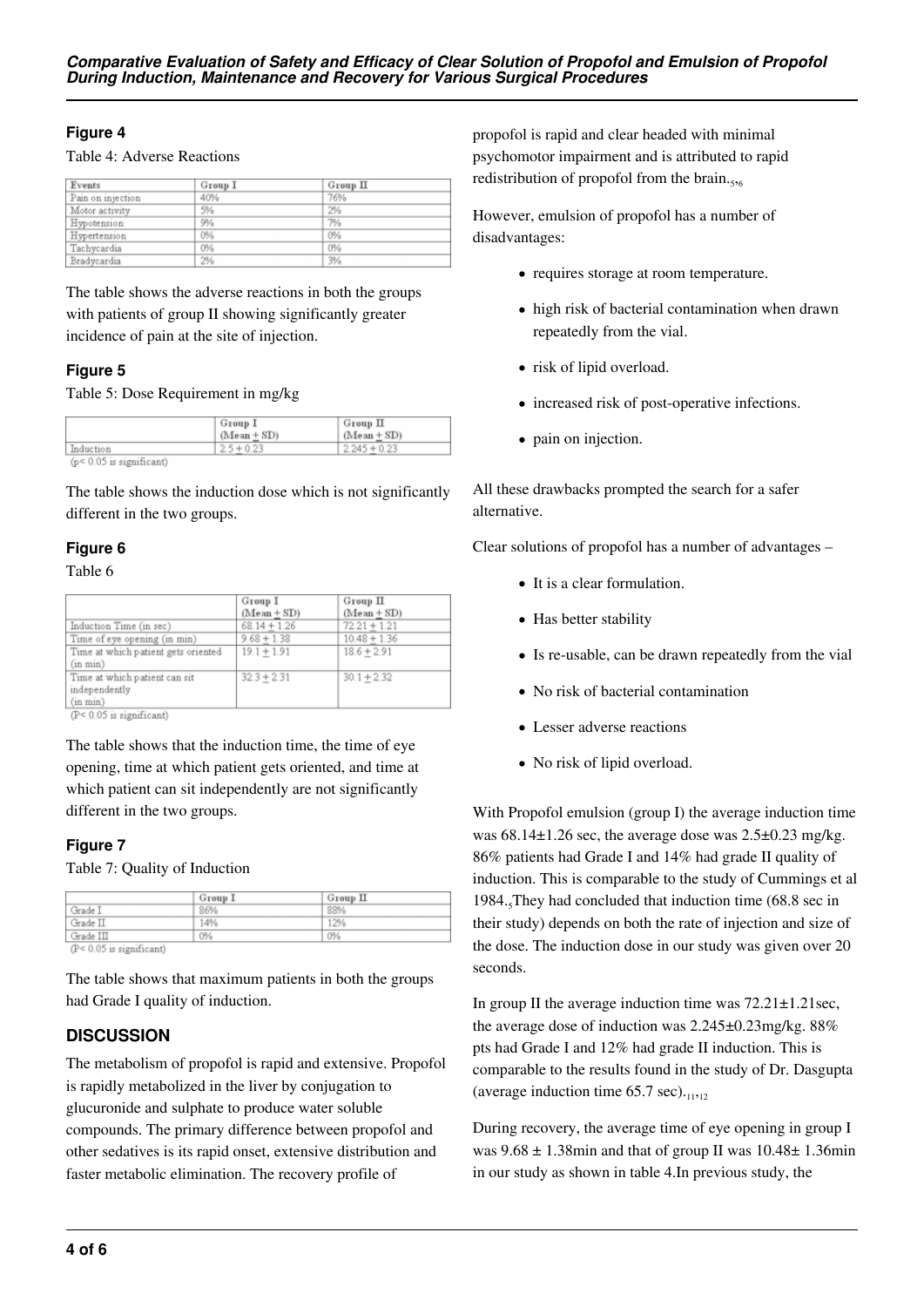average time of eye opening in group I was 10 min and in group II was 11min.

Average time at which patients get oriented was as follows-Group I-19.1 $\pm$  1.91min, Group II- 18.6 $\pm$ 2.91sec in our study as shown in table 4. In previous study, this time was 18 min in group I, 20 min in group  $II_{\cdot10}$ The average time at which patients are able to sit independently was- Group I -32.3± 2.31min, Group II– 30.1±2.32 min in our study as shown in table 4. In previous study, this time was 33 min in group I and 30 min in group II.

Both the drugs were found to have comparable profiles with regards the parameters studied. There was no significant difference of the total doses of propofol, fentanyl and vecuronium required for the maintenance of anaesthesia in both the groups.<sub>7,8</sub> The incidence of pain on injection is more in group II patients.<sub>9</sub> The intraoperative haemodynamic e.g. systolic blood pressure and pulse were monitored every 5 min. after induction till the end of surgery. There was no significant difference in both the groups regarding intraoperative haemodynamics as shown in table

Mild pain on injection of Propofol emulsion was found in 70% patients in the study of P. Picard & Tramer., In our study the results were similar in this group.

76% patients experienced mild pain with clear solution of Propofol. In our study, 62% patients had moderate pain, 38% mild pain.

# **CONCLUSION**

Conclusively, we can state that clear solution of propofol is an equally efficacious alternative to its emulsion preparation. Clear solution can offer many advantages over the emulsion

since it is lipid free, easily stored, and can be repeatedly withdrawn from the vial without risk of bacterial contamination. Pain at the injection site was the only drawback we found in the study.

#### **References**

1. Bellville JW, Bross IDJ, Howlands WS. Factors related to postoperative nausea and vomiting. Anaesthesiology 21; 186, 1960.

2. Borgeat A, Wildersmith OHG, Saiah M. Subhypnotic doses of propofol possess direct anti emetic properties. Anesth Analg 74; 539-541, 1992.

3. Briggs L.P, Clarke RSJ, Watkins J. An adverse reaction to the administration of disoprofol (Diprivan). Anaesthesia 37; 1099-1101, 1982.

4. Briggs LP,Clarke RSJ,Dundee JW,Moore J,Bahar M,Wright PJ.Use of di-isopropyl phenol as main agent for short procedures. British Journal of Anaesthesia 53; 1197-1202, 1981.

5. Cummings et al.Dose requirements of propofol in a new formulation for induction of anaesthesia. Anaesthesia 39; 1168-71, 1984.

6. Grounds et al. Some studies of the properties of the intravenous anaesthetic propofol-a review. Postgrad Med J 1985 (suppl 3); 90-95.

7. Major E. Verniquet AJW, Yate PM, Waddell TK. Disoprofol and fentanyl for total intravenous anaesthesia. Anaesthesia 37; 541-7, 1982.

8. Mc Carthy GJ, Mirakhur RK, Pandit SK. Lack of interaction between propofol and vecuronium. Anesth Analg 75; 536-38, 1992.

9. Picard P, Tramer MR. Prevention of pain on injection with propofol: quantitative systematic review.Anaesth Analg 90; 963-969, 2000.

10. Steward D.J. A simplified scoring system for post operative recovery room. Canadian Anaesthetists'Society Journal 22;111-3,1975.

11. Vinik HR,Shaw B,Mackrell T,Hughes G.A comparative evaluation of propofol for the induction and maintenance of general anaesthesia.Anesthesia and Analgesia 66;184,1987. 12. Youngberg JA,Texidor MS,Smith DE. A Comparison of induction and maientenance of anaesthesia with propofol to induction with thiopental and maintenance with isoflurane . Anesthesia and Analgesia 66;191,1997.